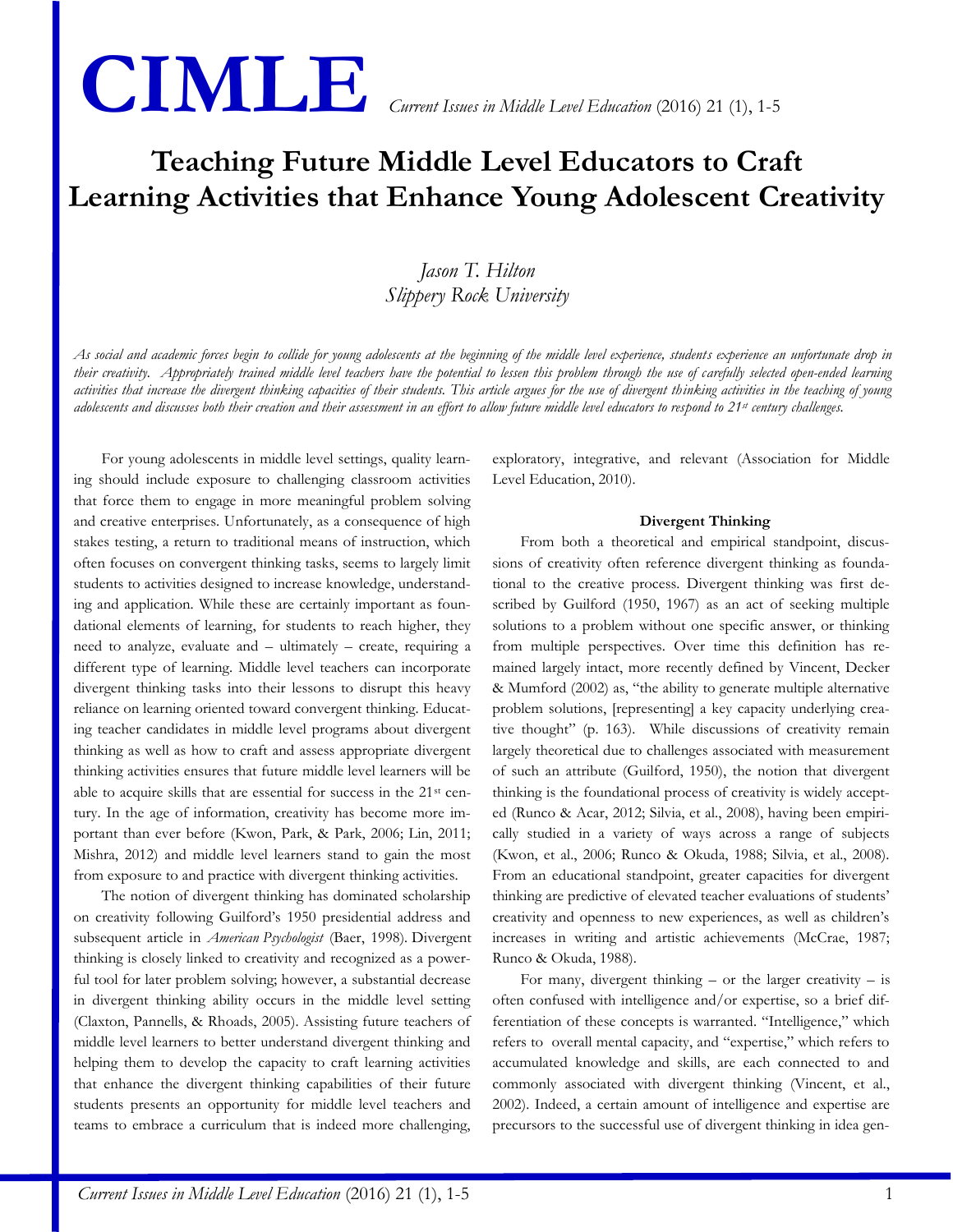eration (Vincent, et al., 2002), although it is important to note that intelligence and expertise are not causally related to divergent thinking. A more nuanced understanding of intelligence and expertise is that each is a connected element, both contributing to divergent thinking. As a consequence, divergent thinking has the strongest effect on the generation of novel useful ideas – or "creativity" – with only a very limited effect stemming from expertise (Vincent, et al., 2002). This relationship may be best understood through figure 1 below.



*Figure 1.* Relationships toward Idea Generation (Adapted from Vincent, et al., 2002)

As a concept, divergent thinking is often broken down into three elements. *Fluency* – the ability to put forward many ideas, *flexibility* – attempts to devise new strategies where others fail, and *originality* – clever and unexpected ideas (Claxton, et al., 2005; Guilford, 1950; Kwon, et al., 2006). Figure 2 below captures the three interrelated areas of divergent thinking. Teachers who use appropriately designed open-ended problems in their classrooms can produce significant positive differences in all three elements of divergent thinking, thus improving their students' divergent thinking abilities within their content area (Kwon, et al., 2006).



*Figure 2.* Three elements of Divergent Thinking

Because divergent thinking capacity can vary across content areas, when teachers of different content help their students to practice divergent thinking in each of their classrooms using a wide-variety of tasks, the result is an improvement to overall student creativity (Baer, 1998; Lin, 2011). Therefore, not only can individual middle level teachers incorporate practices that improve the content-specific divergent thinking capacity of their students, groups of teachers working together can make use of varied divergent thinking tasks to improve the overall creativity of their students. Educating future middle level teachers to not only execute divergent thinking tasks in their classrooms, but to also work with other teachers to increase divergent thinking exposure across the content areas, allows these future teachers to have a more meaningful and substantive impact on the creativity of their students.

#### **Divergent Thinking at the Middle Level**

In middle level education, where cognition collides abruptly with social pressure for young adolescents, attention given to divergent thinking by strong middle level educators contains great potential for improving young adolescent education. Though elementary students typically demonstrate a larger capacity for divergent thinking, during fourth grade most young adolescents begin to show declines in divergent thinking that often do not begin to recover until later adolescence or early adulthood (Claxton, et al., 2005; Gardner, 1982). This decline, often termed the "fourth grade slump," is linked to structural changes in the school environment, including: differentiation by subject, a higher reliance on convergent teaching strategies, as well as an increase in peer pressure to conform with others (Claxton, et al., 2005). As such, middle level settings represent an important location in which to counter these trends through the inclusion of divergent thinking activities within classroom lessons.

Divergent thinking tasks, when set up properly, meet all four essential attributes of successful education for young adolescents in that they are at once: developmentally responsive, challenging, empowering, and equitable (Association for Middle Level Education, 2010). As a clear area of cognitive need, addressing the decline of divergent thinking that occurs in young adolescence presents real potential for student improvement. Because divergent thinking is as much about skill development as it is about content, focusing young adolescent attention on more openended problems allows for the "…ability to use information in forming creative solutions" (Association for Middle Level Education, 2010, p. 19), a necessary requirement of a challenging and empowering curriculum and one which permits greater gains in creativity to be made in later adolescence (Runco & Okuda, 1988). Additionally, divergent thinking tasks lead to more active engagement of students, present more opportunities for students to participate in their own ways, offer more rational experiences, and allow for discovery learning (Kwon, et al., 2006). These combined effects promote a more equitable educational environment. Greater emphasis on divergent thinking in the middle level not only addresses an identified area of cognitive need for young adolescents, it does so in a way that combines and emphasizes the necessary at the simulation of the successive controlled intelligence in the simulation of the successive controlled interligence interligence interligence interligence interligence interligence interligence interligence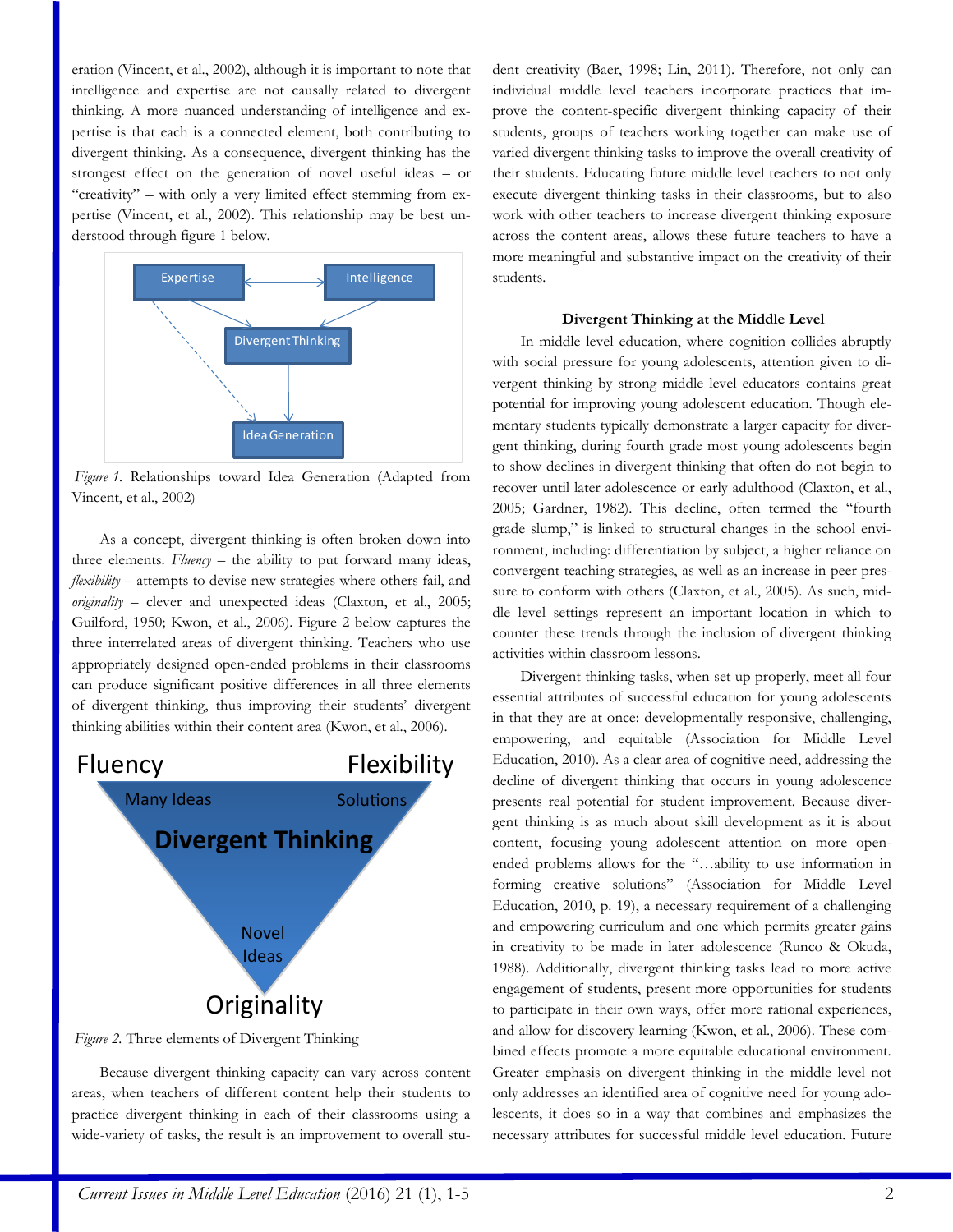middle level educators, confident in their ability to include divergent thinking tasks in their lessons, represent a vehicle for positive change.

#### **How to Craft Divergent Thinking Learning Activities**

Understanding the power of divergent thinking as a foundation of creativity and realizing both the need and opportunities present in the middle level setting, educating future middle level teachers about crafting *appropriate* divergent thinking tasks for young adolescent learners becomes paramount. For crafting divergent thinking tasks, of high importance is a teacher's skill in selecting an appropriate task that allows their students to practice divergent thinking skills while being able to generalize these skills to other learning assignments within the same discipline (Kwon, et al., 2006; Mishra, 2012). Indeed, it is important that each teacher craft discipline-specific divergent thinking exercises instead of more generic divergent thinking tasks, as Baer (1996, p. 186) reminds, "…all divergent-thinking exercises must have some specific content; one cannot train general, content-neutral divergentthinking skills."

Across all disciplines, while the content will differ, tasks that foster divergent thinking may best be thought of as open-ended or loosely-defined tasks, referred to by Collard and Looney (2014) as "open-learning" in which the outcome is typically unknown. Although there is no one recipe for an open-learning task, Guilford (1950), in his original description of divergent thinking, described a number of different examples of tasks designed to be completed in a short period of time that would allow one to improve their divergent thinking capacities. Four of these tasks readily translate into classroom use:

1) Given a paragraph of writing, generate as many applicable questions as possible

2) Given a common item, create a list of its flaws

3) Given a common item, list how many possible uses it has

4) Given one object, transform it into another

Though Guilford's examples are meant to be generic, it is important to educate future middle level teachers to insert content specific connections for their own classroom. For instance, given the preamble to the US Constitution, generate as many questions as possible in 60 seconds or given a high-powered electron microscope, list as many possible uses as you can in two minutes.

Because it is often viewed as the most convergent of disciplines, examples of divergent thinking tasks for use in middle level mathematics classrooms may be the most insightful as exemplars. In middle level mathematics settings, teachers should employ open-ended approaches to problems while ensuring that such problems are both familiar and of interest to students (Kwon, et al., 2006). These math problems should allow for many solutions, enhancing students' originality and flexibility (Kwon, et al., 2006). Two examples of such problems can be found in figure 3 and figure 4 below.

Among the following numbers, choose a number which is different from the others

Try to find as many answers as possible.

```
1 2 4 6 8 12
```
*Figure 3.* Sample open-ended task 1 - Mathematics (Adapted from Kwon, et al., 2006)

Make an equation that equals 30 after calculating using the following rules:

- Use all or some of the following numbers

- You can use any kind of mathematical symbol(s)

- Use a given number only once in each expression

Example:  $10 + 20 = 30$ 

Given Numbers

| 18 | $\overline{\phantom{a}}$ |    | 10 |    | 12 |    |
|----|--------------------------|----|----|----|----|----|
|    | 40                       | 48 |    | -3 |    | 20 |
|    |                          | 90 | 15 |    |    |    |

*Figure 4.* Sample open-ended task 2 - Mathematics (Adapted from Kwon, et al., 2006)

As a general process for creating a divergent thinking task, four steps are necessary and useful as a guide for assisting middle level teacher candidates through this process. First, the teacher must identify a content-specific case or problem that presents an opportunity for a wide variety of answers, including the possibility for creative solutions that fall outside of conventional ways of approaching issues within the content area. Fortunately, the teacher is not required to determine every possible answer here, just to ensure that the task presents the opportunity for unforeseen solutions. Second, it is important that students possess the basic knowledge (expertise) needed to be able to formulate frequent, flexible, and/or original answers, which may require some prior foundational instruction. Third, because efficiency is an important factor in divergent thinking, an appropriately short period of time for problem completion must be determined. There is no set rule here in regard to the amount of time. However, students working under the pressure of the clock more effectively engage the divergent thinking skills. Often, for short tasks these times range in the one to two minute time periods, while for more involved tasks the time would certainly scale up. Finally, teachers must select an appropriate assessment strategy to determine student capabilities and progress, an area that this article will turn to shortly.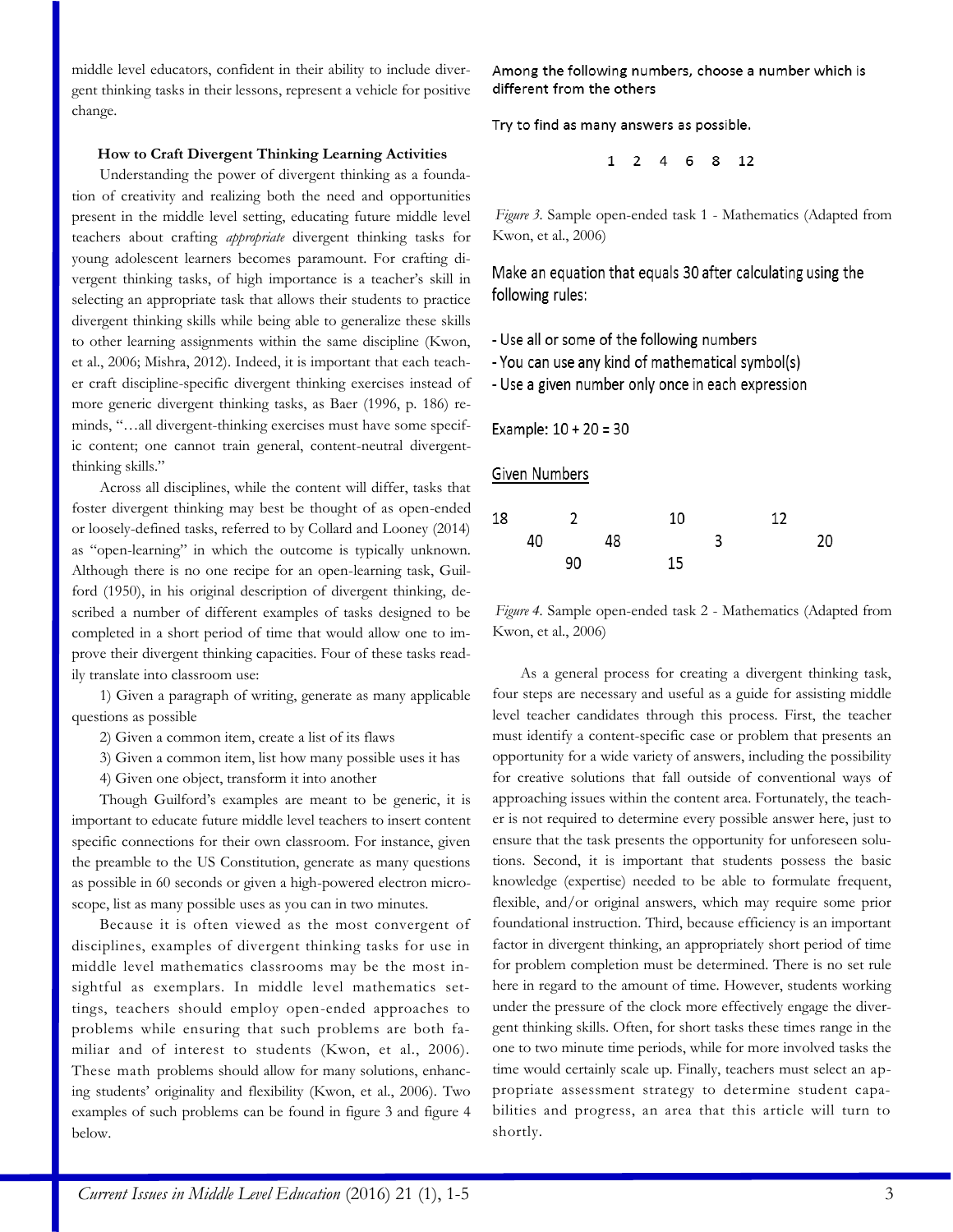When preparing future middle level educators to make use of divergent thinking tasks in their lessons, it is important to keep in mind potentials for the inclusion of technology. Advances in instructional technology have created many opportunities for students to express themselves in a creative digital fashion. Punya Mishra, best known for her work on the TPACK framework for instructional technology (Mishra & Koehler, 2006), explains that "…teaching and learning in this emerging world needs to emphasize these twin issues – creativity and technology" (Mishra, 2012, p. 13). Indeed, "…creativity is a priority for education and is central to the discourse on 21st century learning" (Collard & Looney, 2014, p. 348). In divergent thinking, technology use can more easily permit students to gather the initial expertise required to begin a divergent thinking task. For those teachers more skilled with the incorporation of technology, the products of divergent thinking tasks can also be created in a digital fashion. As an example, for the sample science task given under flexibility in table 1, students could represent their responses through drawings/ photos on a digital whiteboard rather than a written set of solutions.

Having learners engage in a variety of divergent thinking tasks in one teacher's classroom can improve the students' divergent thinking within a single discipline. Even better, having multiple teachers of differing disciplines working together, each engaging in content-specific divergent thinking activities in their individual classrooms, can improve the overall creativity of their students (Baer, 1996; Collard & Looney, 2014). Mishra (2012) describes this phenomenon as "indisciplined" learning, meaning that creative thought requires specific knowledge of multiple disciplines and a set of general thinking tools, including divergent thinking. Effective middle level schools include a collaborative teaming approach that necessarily brings together teachers across disciplines (Association for Middle Level Education, 2010). Effective instruction of future middle level teachers should capitalize on this advantage by including discussion of ways in which to link specific divergent thinking tasks in one classroom to a team-wide implementation of divergent thinking practices. Such training for soon-to-be middle level teachers provides a pathway for them to integrate into instructional teams and to produce meaningful results for young adolescents.

#### **How to Assess Divergent Thinking Activities**

Educating future middle level teachers to craft divergent thinking tasks is only one part of the equation; teaching them how to properly assess these tasks is the other. While it is nearly impossible to measure creativity, divergent thinking is measurable by breaking it down into its constituent elements – fluency, flexibility, and originality – allowing for valid and reliable assessment (McCrae, 1987; Runco & Acar, 2012; Silvia, et al., 2008). Typically, for fluency, assessments include the counting of many ideas; for flexibility, assessment includes counting attempts to devise new strategies where others fail; and for originality, assessment relates to counting ideas that stand out as novel or different from a standard set of responses to a given task (Runco & Acar, 2012; Silvia, et al., 2008). While multiple, independent assessments in each of the three areas above would measure the divergent thinking capacities of a group of students, such an approach is often too time consuming for teachers attempting to include short divergent thinking tasks into an already tight-fitting time frame. For teachers, it is often more efficient to alternate which of the constituent parts – fluency, frequency, originality – is being measured following each divergent thinking task, or to gear each short divergent thinking task presented in the classroom to specifically address one of the three areas (as was done in the English, science and social studies examples given previously).

For those wishing to engage in more prolonged and involved divergent thinking lessons, Silvia et al. (2008) offer a "Top 2" strategy that combines elements of fluency, frequency, and originality into a valid and reliable process for measuring highly involved divergent thinking tasks. In the "Top 2" process, students would generate a wide range of answers to a given divergent thinking task and then they would select the two solutions they feel are their best work, presenting them to the teacher for assessment (Silvia, et al., 2008). Though slightly less reliable than an alternative of assessing every attempt a student makes and averaging their scores, the "Top 2" method demonstrates stronger evidence of validity than an averaging approach (Silvia, et al., 2008), while additionally creating a more time-efficient assessment process for the teacher. In addition, the "Top 2" approach has an added benefit of permitting students to improve their capacity to judge the quality of their creative work, which allows for further enhancement of the open-learning experience (Collard & Looney, 2014).

#### **Conclusion**

Increasing the inclusion of divergent thinking tasks in middle level classrooms presents an opportunity to counteract a cognitive decrease in creativity that occurs for most young adolescent learners when they enter into the early middle level grades. Representing a shift away from the more typically convergent teaching strategies employed in classrooms, divergent thinking activities allow students to build on foundational knowledge to develop multiple, alternative, and unique responses to problems within each academic discipline. Such activities not only increase the relevance of previous learning and the involvement of students in more challenging learning activities, engagement in divergent thinking tasks across multiple content areas has the potential to foster increases in overall creativity for students. In a world that is increasingly connected, both between people and to accumulated knowledge, creativity will lead to empowerment. Educating future teachers of young adolescents about divergent thinking and how to create appropriate divergent thinking activities ensures that future middle level learners will be able to improve skills that are essential for success in the 21st century.